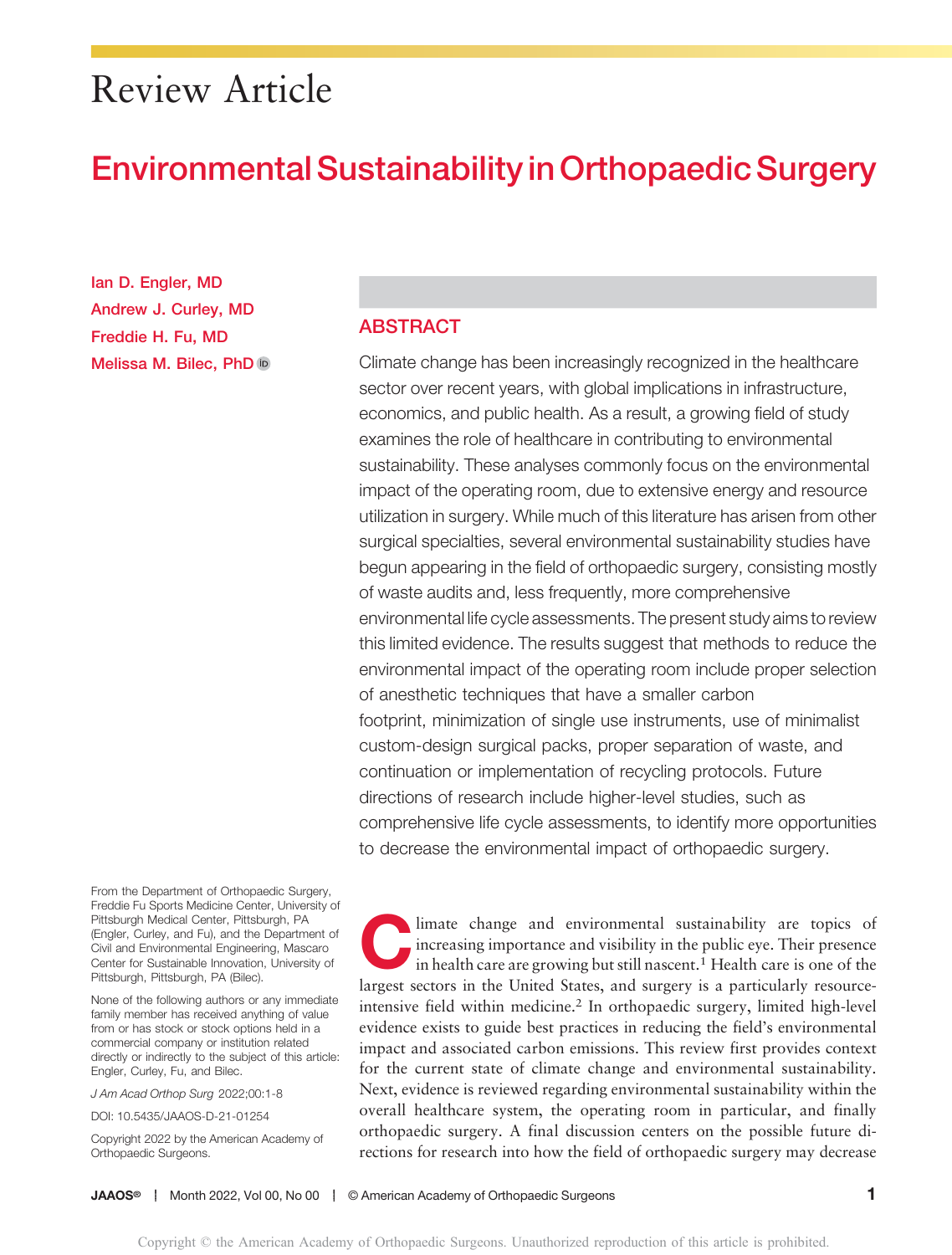its environmental impact and on how orthopaedic surgeons may navigate potential sustainability-related policy changes.

# The State of the Environment

Climate change is increasingly recognized as a disruptive force. While recognition of a changing climate was present in the 20th century, research since the turn of the century has led to a growing sense of concern over the issue in the scientific community. The period from the early 1900s to the present is reported to be the warmest in the history of modern civilization, with evidence suggesting that human activities, particularly greenhouse gas emissions such as carbon dioxide, are the primary driver of this warming.<sup>3</sup> These conclusions are derived from US government research and from most of the scientific community.<sup>4</sup> The August 2021 United Nations Intergovernmental Panel on Climate Change report concluded that climate change is widespread, rapid, and intensifying, with the Secretary-General calling it a code red for humanity.<sup>5</sup> The report found that the past few decades have seen the fastest rise in global temperatures and sea level in at least the past 2,000 years. July 2021 was noted to be the hottest month in recorded history.<sup>6</sup> Because of warming, sea level rise, and increased extreme weather events, climate change is projected to adversely affect infrastructure, energy use and needs, trade, ecosystems, public health, and economies that rely on natural resources.<sup>7</sup>

The United States plays a significant role in global greenhouse gas emissions. In 2018, the United States was responsible for 6.02 million kilotons of carbon dioxide equivalents, which was 13.1% of the world's emissions, despite having 4.3% of the world population.8,9 Solid waste production in the United States has risen from 243.5 million tons in 2000 to 251.1 in 2010 to 292.4 in 2018.<sup>10</sup> Owing to the magnitude of the US contribution to greenhouse gas emissions, a reduction in US emissions would have a marked effect on the global contribution to climate change.<sup>11</sup>

# The Role of Healthcare in Climate Change

While much discussion of contributions to climate change focuses on the fossil fuel industry and the transportation sector, the healthcare sector is also an appreciable contributor given its size and resource use. The US healthcare sector is responsible for 10% of the nation's greenhouse gas emissions,<sup>12</sup> and emissions continue to

increase.<sup>13</sup> By comparison, healthcare contributes 4% of the national greenhouse gas emissions in the United Kingdom and  $4.6\%$  in Canada.<sup>12,14</sup> The reason for these discrepancies is not established, but the fact that the United States spends far more on health care than other nations suggests a contribution from increased resource use.<sup>15</sup> The US healthcare sector contributes to 25% of global healthcare-related emissions.<sup>13</sup>

Of particular interest to physicians, public health is affected by climate change. Global temperature changes related to climate change cause more than five million deaths annually.16 Warming contributes to extreme temperature-related deaths, impaired food and water supplies, increased risk of infectious disease, and indirect effects of economic disruption.17 In 1 year, US healthcare emissions and environmental pollutants are responsible for 470,000 to 614,000 disability-adjusted life-years lost.15,18 The low-end estimate encompasses more direct effects, such as those of particulates and smog on respiratory diseases.15 The high-end estimate also includes indirect effects of greenhouse gases on climate-change related conditions, such as malnutrition and malaria.18

# Environmental Sustainability in the Operating Room

Surgeons can have a substantive role in mitigating climate change. Operating rooms have a large environmental impact through energy use, single-use devices and supplies, medication production, and sterilization of equipment. Energy use is higher in operating rooms than that in many other rooms and buildings because of the strictly regulated air changes, temperature, humidity, and sterility.<sup>2</sup> In the United States, operating rooms generate  $20\%$  to  $33\%$  of total hospital waste.<sup>15,19</sup> Waste arises largely from disposable products such as gowns, gloves, surgical instruments and equipment, implants, and packaging. Biohazard waste, frequently generated in the operating room, requires particularly energy-intensive processing.<sup>20</sup>

Literature evaluating the effect of a surgical procedure often uses a basic waste audit or a more complex life cycle assessment  $(LCA).<sup>21</sup>$  A waste audit collects and weighs the disposed materials after a procedure, at times also recording how much is sent to a landfill or incinerator or recycling plant. LCA quantifies the overall environmental impacts of a product or process from raw material extraction, production, transportation, use, and disposal or reuse. LCAs can provide insight across a suite of environmental issues from water quality (eg,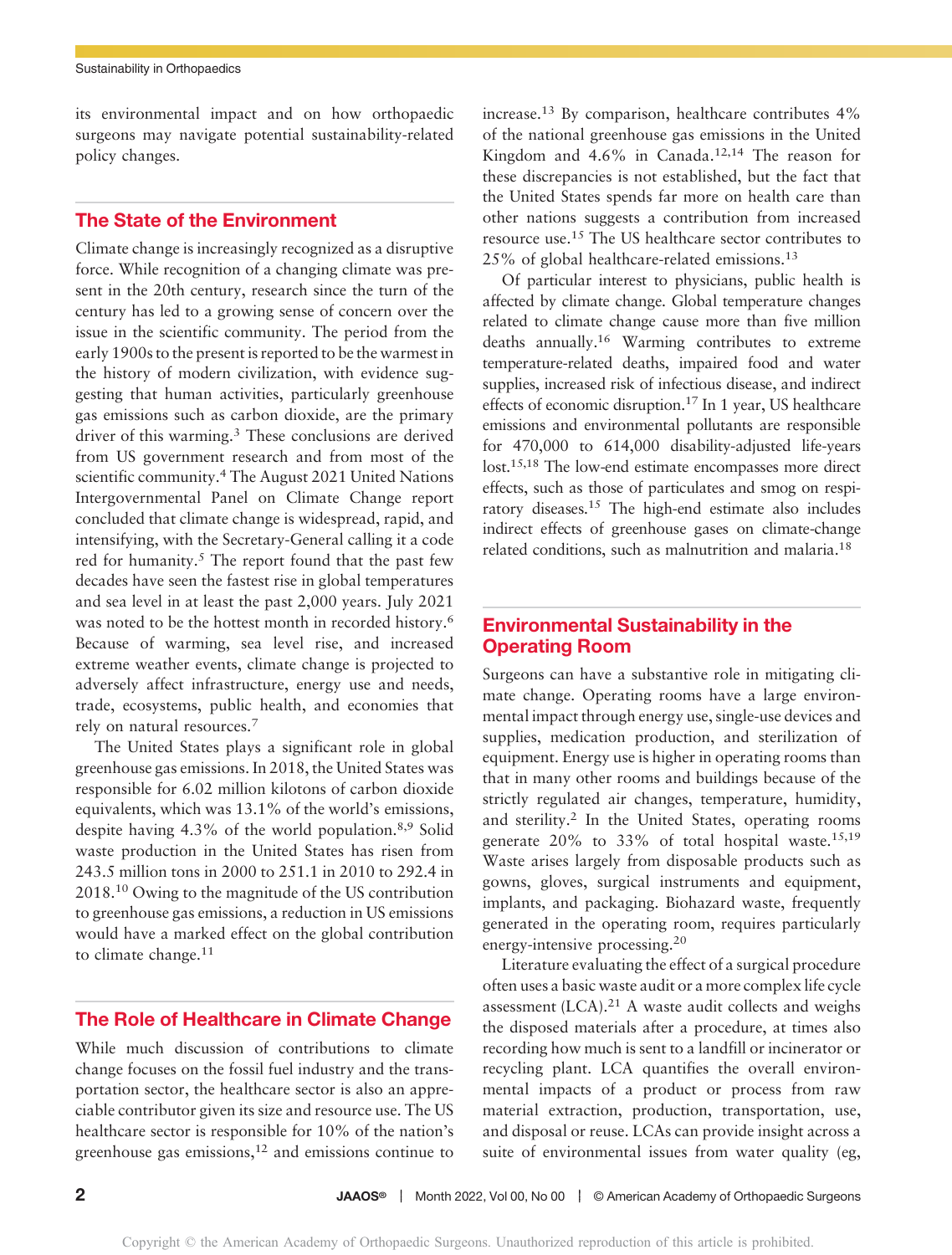Ian D. Engler, MD, et al

eutrophication) to resource use (eg, energy). LCAs are used to calculate total carbon emissions using carbon dioxide-equivalents  $(CO<sub>2</sub>-eq)$ . While used across a host of industries, in this case, a detailed map of the materials and processes of the surgery is created within predefined boundaries known as the scope, such as the beginning and end of the procedure (Figure 1).  $CO<sub>2</sub>$ -eq used in each step are then calculated and summed to produce the carbon footprint of the procedure. This process allows for evaluation of the most carbon-intensive steps and thus those that may benefit the most from carbonreduction efforts.

Because of limited literature on the environmental impact of orthopaedic surgery, examining literature from other surgical subspecialties is illustrative. Early attempts to comprehensively evaluate the environmental impact of surgical procedures occurred in the fields of ophthalmology and obstetrics/gynecology. In a study from the United Kingdom, Morris et al<sup>22</sup> reported the carbon footprint of 1 cataract surgery to be 181.8 kg  $CO<sub>2</sub>$ -eq, noting that medical equipment contributed to 32.6% of emissions. The carbon footprint of this several minute-long procedure, was noted to be comparable with that of driving a car about 315 miles. A subsequent study by Thiel et al<sup>23</sup> used an LCA to determine the emissions from cataract surgery at a high-volume surgical facility in India. The authors found that efficiencies gained from a high-volume center, along with the use of reusable instruments, significantly reduced greenhouse gas emissions to 5% of the previous UK study from Morris et al.

Thiel et al<sup>24</sup> used an LCA to evaluate four hysterectomy techniques, with a focus on laparoscopic and robotic techniques. The authors reported that single-use surgical devices, disposable materials, anesthetic gases, and building energy were significant contributors to emissions. A later study proposed interventions to mitigate the environmental impact of laparoscopic hysterectomies, using an LCA to estimate their efficacy.<sup>25</sup> Although recycling was noted to have minimal effect on emissions, several surgeon-controlled factors demonstrated promising results in decreasing the environmental footprint, including reusing instruments, limiting the use of operating room materials, and reprocessing single-use instruments.

While attention is often directed toward surgical materials and instruments, anesthetic gases have a large and variable effect on the carbon footprint of surgery because anesthetic gases are potent greenhouse gases. Desflurane has a greenhouse gas effect 15 times that of isoflurane and 20 times that of sevoflurane, largely because of the global warming potential of escaped gas.<sup>26</sup> Of note, desflurane has a faster induction time but is more expensive than isoflurane and sevoflurane. Use of desflurane led to a 10-fold difference in anesthesia-related emissions among hospitals in the United States, United Kingdom, and Canada and caused anesthetics to comprise most of the carbon footprint of the operating room at the two hospitals that used desflurane.<sup>27</sup> These findings illustrate the importance of analyzing all aspects of a surgical procedure, rather than just the surgical materials, when investigating the environmental impact.

# Environmental Sustainability in Orthopaedic Surgery

Limited literature is available pertaining to environmental sustainability in the field of orthopaedic surgery, with most studies consisting of waste audits rather than

# Figure 1



Flow diagram showing example process for an environmental life cycle assessment to evaluate the carbon footprint of a surgery. HVAC = heating, ventilation, and air conditioning.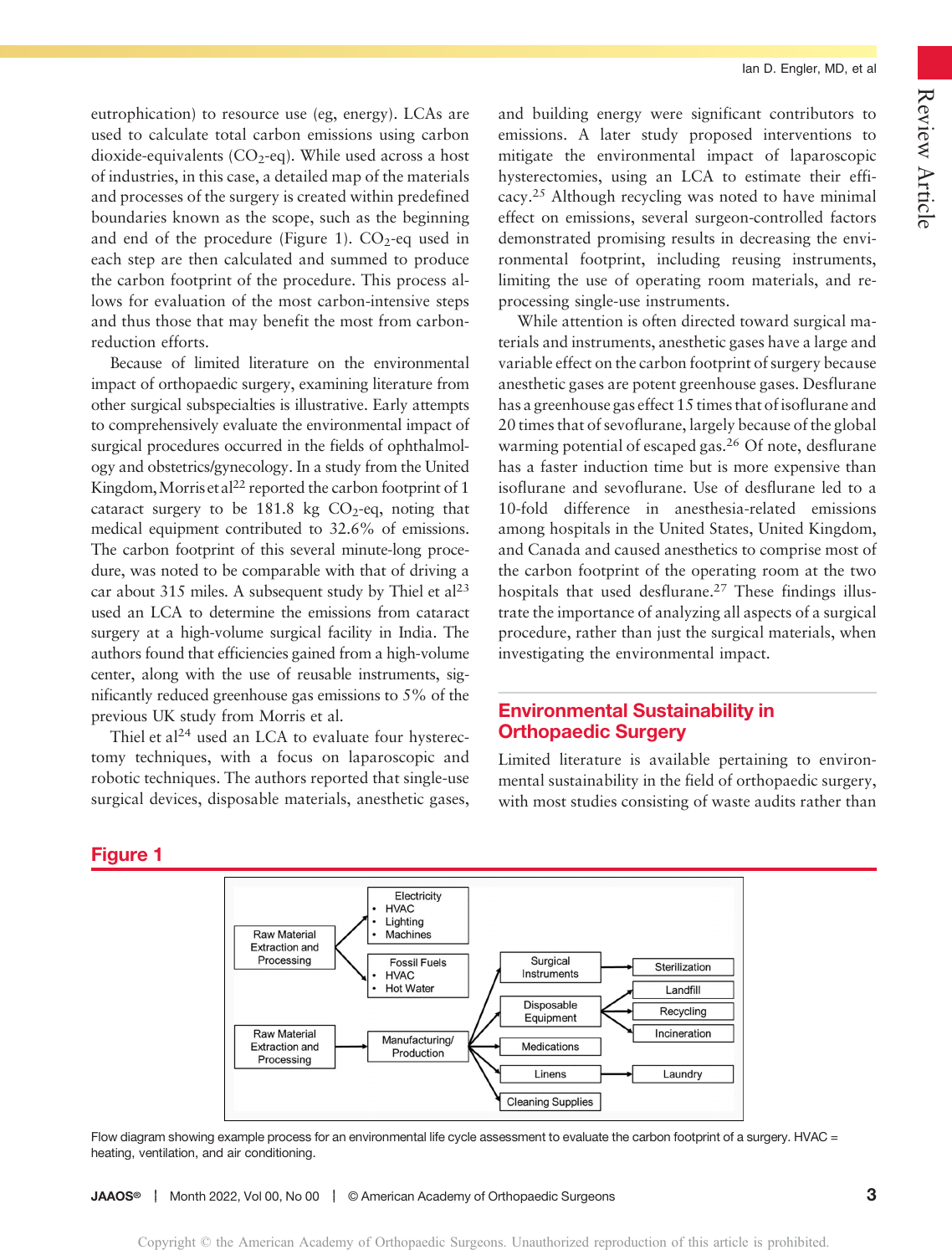more comprehensive LCAs. In one of the earliest studies, Stall et al<sup>28</sup> performed a waste audit of 5 primary total knee arthroplasties (TKAs), dividing the waste into six categories: regular solid waste, recyclable plastics, biohazard waste, laundered linens, sharps, and blue sterile wrap. Excluding laundered linens, an average of 13.3 kg of waste was produced per procedure, with the largest contribution arising from regular solid waste (64.5%). Using similar methodology, de Sa et  $al<sup>20</sup>$  conducted a waste audit of five hip arthroscopy procedures for femoroacetabular impingement, reporting 9.4 kg of waste per procedure. This study noted the greatest contribution came from biohazard waste (45.7%), which necessitates expensive and energy-demanding treatment processes. Given that improper separation of waste can disproportionately increase biohazard waste and cost of disposal, $2<sup>9</sup>$  the authors suggested that adherence to proper waste disposal protocols may be an opportunity for improvement at their institution.

Kooner et al<sup>30</sup> performed a waste audit of 55 procedures in 6 different orthopaedic specialties, including arthroplasty (14), upper extremity (12), sports medicine (10), trauma (10), pediatrics (5), and foot and ankle (4). The waste was categorized during two perioperative periods: preoperative (recyclable and nonrecyclable) and intraoperative (recyclable, nonrecyclable, linen, and biologic). Although arthroplasty produced the highest total waste (8,779.3 g) per case across specialties, the authors noted that arthroplasty also had the highest average mass of recyclable waste (2,955.7 g), concluding that operating room recycling programs can substantially reduce the environmental impact of these procedures.

In another investigation of the environmental impact associated with arthroplasty, Lyons et al<sup>31</sup> used an LCA to evaluate the production of a TKA femoral implant with additive manufacturing (AM) versus conventional manufacturing (CM). In contrast to the AM process, which adds materials to a final product in successive layers, CM removes excess material from the implant, which can generate significant material waste in designs with complex geometries. This LCA found that 84.6% and 35% of material waste were produced during CM and AM of a TKA femoral implant, respectively.<sup>31</sup> Given that this waste consists of energy-intensive Ti-6Al-4V, the authors concluded that AM was a more environmentally sustainable method of TKA implant production.

Leiden et  $a^{32}$  investigated the environmental impact of orthopaedic implants in an LCA comparing disposable and reusable surgical instrument sets for a singlelevel lumbar fusion. Although the disposable set had a

greater environmental impact during the production phase of the materials, these adverse effects were offset by the high energy demand required for steam sterilization of the reusable instruments, which generates up to 90% of the associated greenhouse gas emissions. The authors suggested that reducing the number of reusable instruments undergoing steam sterilization would be more environmentally friendly. However, these results should be interpreted with caution because this study received industry financial support.

Wide-awake hand surgery (WAHS) has been recently popularized for hand procedures, providing a safe and cost-effective alternative to traditional sedative anesthesia.<sup>33</sup> Van Demark et al<sup>34</sup> analyzed the environmental impact of WAHS in combination with a minimal customized pack design, which used less surgical supplies for smaller procedures. When evaluating 1,099 hand procedures, the authors reported a decrease in 2.8 tons of waste and \$13,250.42 of supplies in comparison with that in conventional surgery. Thiel et  $al^{35}$  also investigated WAHS with minimal customized pack design in a waste audit of 178 hand surgeries, noting 0.3 kg (13%) less waste and \$125 (55%) of materials cost-savings per case. The authors of both studies suggested that decreasing the environmental impact of surgery can occur in conjunction with cost-efficiency.

Table 1 summarizes the existing literature on environmental sustainability in orthopaedic surgery.

#### Future Directions

In the past decade, emerging literature has brought increased attention to the environmental impact of orthopaedic procedures, encouraging healthcare professionals to analyze their carbon footprint.36-38 Few studies have investigated the environmental effects of orthopaedic surgery, limiting the conclusions that can be drawn now. However, the current evidence suggests that sustainability can be improved with the proper selection of anesthetic techniques that have a smaller carbon footprint, minimization of single use instruments, use of minimalist custom-design surgical packs, proper separation of waste, and continuation or implementation of recycling protocols. These strategies often have the added benefit of decreasing cost to the facility and system, which is an important incentive given the drive to lower cost in the healthcare system.<sup>1</sup> Future directions of research include higher level studies, such as comprehensive LCAs, to identify more opportunities to decrease the environmental impact of orthopaedic surgery.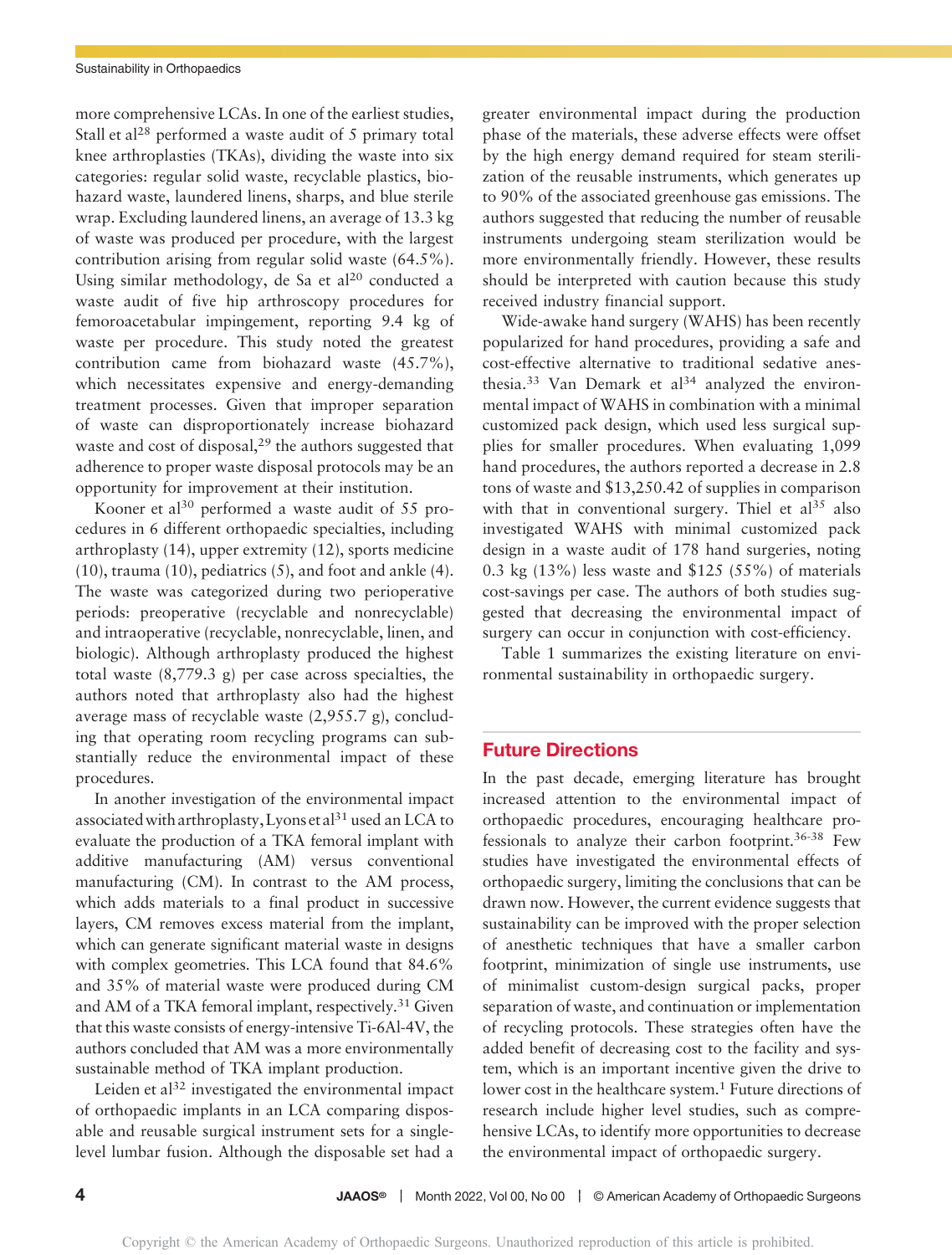| <b>Author</b>                  | Year | Journal                                                                    | <b>Country</b> | Type of<br><b>Study</b>          | <b>Surgery</b>                                    | <b>Cases</b><br>(n) | <b>Study Design</b>                                                                                                                                                                                                             | <b>Key Findings</b>                                                                                                                                                                                                                                                                    |
|--------------------------------|------|----------------------------------------------------------------------------|----------------|----------------------------------|---------------------------------------------------|---------------------|---------------------------------------------------------------------------------------------------------------------------------------------------------------------------------------------------------------------------------|----------------------------------------------------------------------------------------------------------------------------------------------------------------------------------------------------------------------------------------------------------------------------------------|
| Lyons<br>$et$ al <sup>31</sup> | 2021 | The International<br>Journal of<br>Advanced<br>Manufacturing<br>Technology | Ireland        | <b>LCA</b>                       | <b>TKA</b>                                        | N/A                 | Compared the<br>environmental<br>impact of AM<br>versus CM for<br>the production of<br>the TKA femoral<br>implant.                                                                                                              | AM was more<br>environmentally<br>sustainable<br>than CM,<br>mainly due to<br>decreased<br>material waste<br>generated<br>during the<br>production<br>process.                                                                                                                         |
| Kooner<br>$et al^{30}$         | 2020 | Canadian<br>Journal of<br>Surgery                                          | Canada         | Waste audit                      | Assorted cases<br>in 6 orthopaedic<br>specialties | 55                  | Categorized the<br>weight of waste<br>generated in two<br>perioperative<br>periods:<br>preoperative<br>(recyclable and<br>nonrecyclable)<br>and<br>intraoperative<br>(recyclable,<br>nonrecyclable,<br>linen, and<br>biologic). | Arthroplasty<br>produced the<br>most average<br>waste (8,779.3<br>g) compared<br>with other<br>specialties.<br>Across all<br>specialties, an<br>average of 74%<br>and 8% of<br>waste was<br>recyclable in<br>the<br>preoperative<br>and<br>intraoperative<br>periods,<br>respectively. |
| Leiden<br>et al <sup>32</sup>  | 2020 | Resources.<br>Conservation &<br>Recycling                                  | Germany        | <b>LCA</b>                       | Instrumented<br>lumbar fusion                     | N/A                 | Compared the<br>environmental<br>impact of<br>reusable and<br>disposable<br>lumbar fusion<br>instrumentation<br>and implant sets.                                                                                               | The reusable<br>set had a higher<br>overall<br>environmental<br>impact<br>compared with<br>the disposable<br>set, which was<br>largely due to<br>the high energy<br>demand of<br>steam<br>sterilization.                                                                               |
| Thiel<br>$et al^{35}$          | 2019 | Hand (NY)                                                                  | <b>USA</b>     | Waste<br>audit; cost<br>analysis | Hand surgery                                      | 178                 | Assessed the<br>cost and waste<br>savings for using<br><b>WAHS</b> with<br>a minimal<br>custom pack<br>design of<br>surgical<br>materials<br>compared with                                                                      | Per each case,<br><b>WAHS</b><br>with minimal<br>custom pack<br>design<br>generated<br>0.3 kg (13%)<br>less waste and<br>saved \$125                                                                                                                                                   |

## Table 1. Selected Environmental Sustainability Studies in the Field of Orthopaedic Surgery

(continued)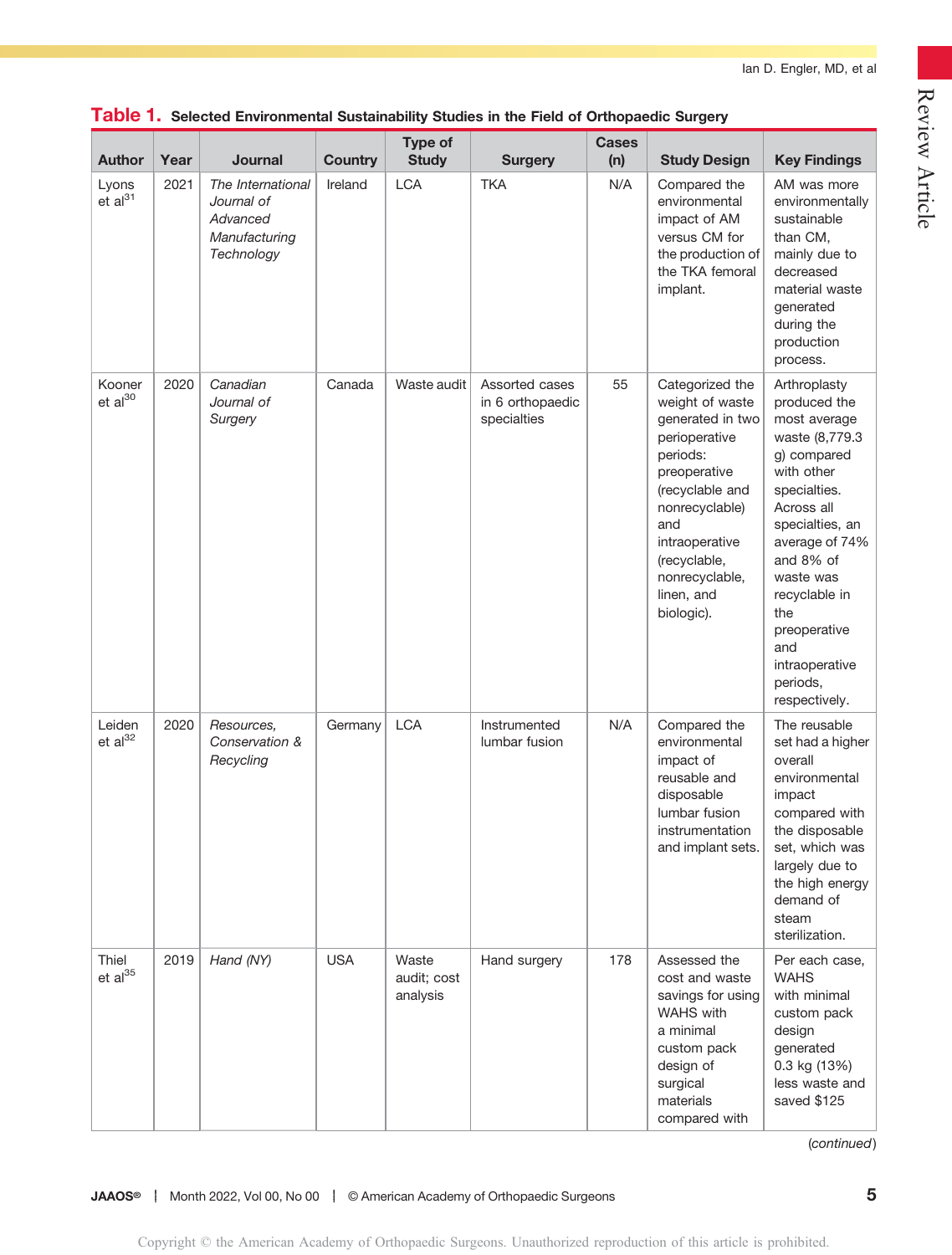## Table 1. (continued)

| <b>Author</b>                        | Year | Journal                                   | <b>Country</b> | Type of<br><b>Study</b>          | <b>Surgery</b>  | <b>Cases</b><br>(n) | <b>Study Design</b>                                                                                                                                                                                                               | <b>Key Findings</b>                                                                                                                                                                              |
|--------------------------------------|------|-------------------------------------------|----------------|----------------------------------|-----------------|---------------------|-----------------------------------------------------------------------------------------------------------------------------------------------------------------------------------------------------------------------------------|--------------------------------------------------------------------------------------------------------------------------------------------------------------------------------------------------|
|                                      |      |                                           |                |                                  |                 |                     | traditional<br>sedation<br>anesthesia with<br>standard<br>surgical packs.                                                                                                                                                         | (55%) in<br>supplies.                                                                                                                                                                            |
| Van<br>Demark<br>et al <sup>34</sup> | 2018 | Journal of Hand<br>Surgery                | <b>USA</b>     | Waste<br>audit; cost<br>analysis | Hand surgery    | 1,099               | Assessed the<br>cost and waste<br>savings for<br><b>WAHS</b> with<br>a minimal<br>custom pack<br>design of<br>surgical<br>materials<br>compared with<br>traditional<br>sedation<br>anesthesia with<br>standard<br>surgical packs. | Analysis of<br>1,099 cases<br>showed that<br><b>WAHS</b><br>with minimal<br>custom pack<br>design<br>generated 2.8<br>tons less waste<br>and saved<br>\$13,250.42 in<br>supplies.                |
| de Sa<br>et al <sup>20</sup>         | 2016 | Journal of Hip<br>Preservation<br>Surgery | Canada         | Waste audit                      | Hip arthroscopy | 5                   | Sorted the<br>weight of waste<br>generated into<br>six categories:<br>normal/landfill<br>waste,<br>recyclable<br>cardboards and<br>plastics.<br>biohazard waste,<br>sharp items,<br>linens, and<br>sterile wrapping.              | The average<br>waste<br>(excluding<br>laundered<br>linens)<br>produced per<br>procedure was<br>9.4 kg. The<br>received the<br>largest<br>contribution<br>was from<br>biohazard<br>waste (45.7%). |
| Stall<br>et al <sup>28</sup>         | 2013 | Canadian<br>Journal of<br>Surgery         | Canada         | Waste audit                      | <b>TKA</b>      | 5                   | Sorted the<br>weight of waste<br>generated into<br>six categories:<br>regular solid<br>waste,<br>recyclable<br>plastics,<br>biohazard waste,<br>laundered linens,<br>sharps, and blue<br>sterile wrap.                            | The average<br>waste<br>(excluding<br>laundered<br>linens)<br>produced per<br>procedure was<br>13.3 kg. The<br>largest<br>contribution<br>was from<br>regular solid<br>waste (64.5%).            |

AM = additive manufacturing, CM = conventional manufacturing, LCA = life cycle assessment, N/A = not applicable, TKA = total knee arthroplasty, WAHS = wide-awake hand surgery

On a larger scale, national organizations are moving to decrease healthcare's carbon footprint. The National Academy of Medicine has organized the Action Collaborative on Decarbonizing the US Health Sector, bringing together leaders from across public and private domains.13 The National Health Service in the United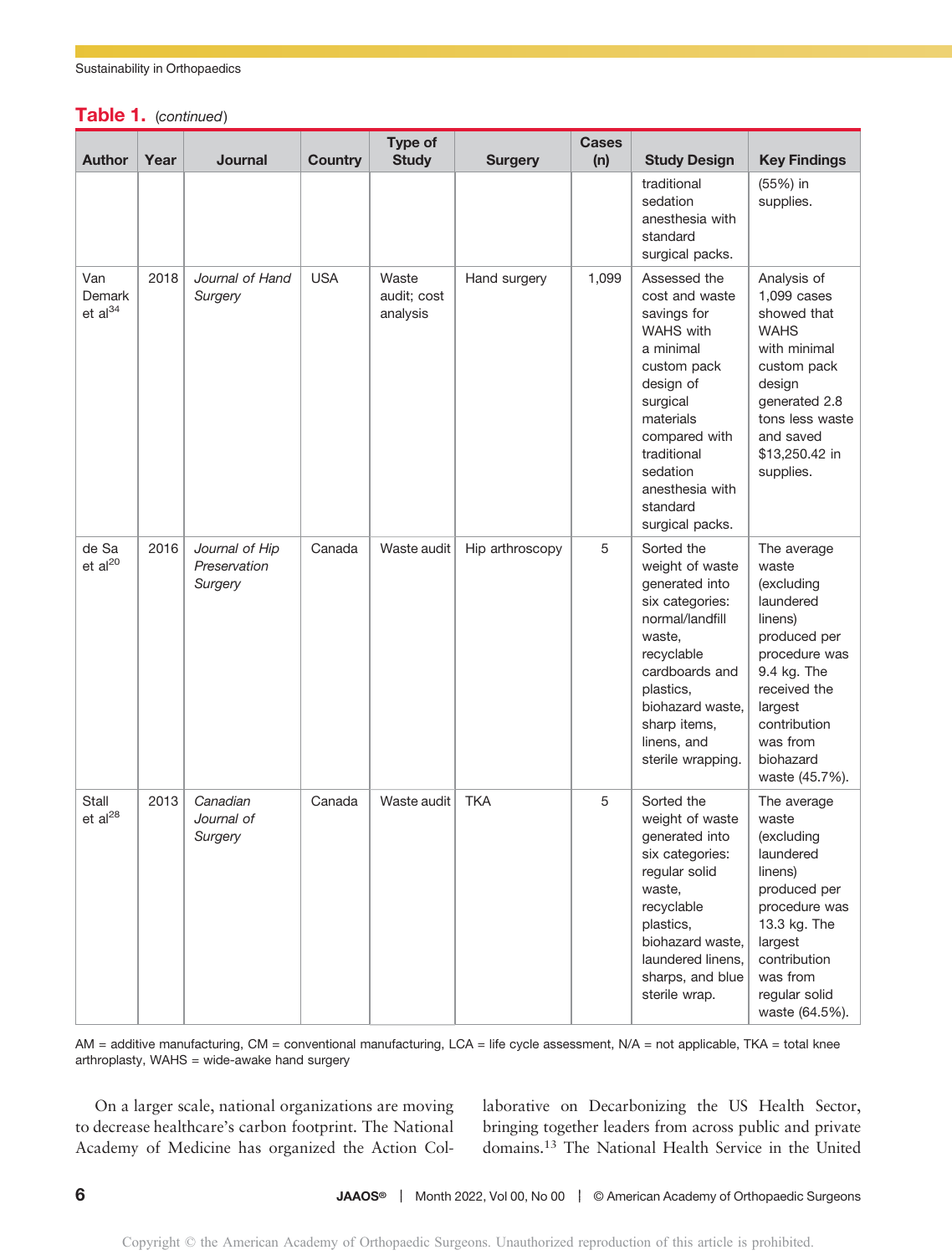Kingdom aims to be carbon neutral by 2040.<sup>14</sup> Guided by recommendations from environmental experts, policy changes are no doubt a large component of decreasing the carbon footprint of the healthcare sector, and they will likely affect orthopaedic surgeons directly or indirectly.39 Therefore, orthopaedic surgeons may benefit from anticipating and embracing these changes, helping integrate them into the operating room in a way that most benefits patients, surgeons, and the environment.

### **Summary**

With the consequences of climate change increasingly demonstrated in the scientific literature, attention is shifting toward how tomitigate its effects and decrease the emission of greenhouse gases across all sectors. More than ever, private and public sectors alike are developing environmental practices and seeking to reduce their carbon footprint. The US healthcare sector has a large carbon footprint and is incentivized to reduce the negative public health effects of climate change, facilitating the spread of this movement into medicine. Literature has begun to assess the carbon footprint of surgery, as a resource-intensive field, and how to reduce that footprint. The same is true of the orthopaedic surgery literature, although to a more limited extent. Several studies demonstrate the benefits of implementing anesthesia and manufacturing techniques with a smaller carbon footprint, redesigning custom packs, limiting single-use devices and materials, minimizing equipment in trays, properly separating waste, and recycling. More high-level research is needed on best practices to reduce the carbon footprint of orthopaedic surgery, such as the principle of circular economy.<sup>40</sup> As policies take effect striving toward environmental sustainability, surgeons can help lead the way toward integrating them into orthopaedic surgery.

# References

References printed in bold type are those published within the past 5 years.

1. Sherman JD, MacNeill A, Thiel C: Reducing pollution from the health care industry. JAMA 2019;322:1043-1044.

2. Rizan C, Steinbach I, Nicholson R, Lillywhite R, Reed M, Bhutta MF: The carbon footprint of surgical operations: A systematic review. Ann Surg 2020;272:986-995.

3. U.S. Global Change Research Program: Climate Science Special report: Fourth National Climate Assessment, Volume I. Washington, DC, U.S. Global Change Research Program, 2017.

4. Cook J, Nuccitelli D, Green SA, et al: Quantifying the consensus on anthropogenic global warming in the scientific literature. Environ Res Lett 2013;8:024024.

5. UN News: IPCC report: 'Code red' for human driven global heating, warns UN chief. 2021. Available at: [https://news.un.org/en/story/](https://news.un.org/en/story/2021/08/1097362) [2021/08/1097362.](https://news.un.org/en/story/2021/08/1097362) Accessed December 12, 2021.

6. NOAA National Centers for Environmental Information: State of the Climate: Global Climate Report for July 2021. 2021. Available at: [https://www.ncdc.noaa.gov/sotc/global/202107.](https://www.ncdc.noaa.gov/sotc/global/202107) Accessed December 12, 2021.

7. Reidmiller DR, Avery CW, Easterling DR, et al: Fourth National Climate Assessment, Volume II: Impacts, Risks, and Adaptation in the United States. Washington, DC, U.S. Global Change Research Program, 2018.

8. United States Census Bureau: International data base. Available at: [https://www.census.gov/programs-surveys/international-programs/](https://www.census.gov/programs-surveys/international-programs/about/idb.html) [about/idb.html.](https://www.census.gov/programs-surveys/international-programs/about/idb.html) Accessed December 12, 2021.

9. World Bank: Total greenhouse gas emissions (kt of  $CO<sub>2</sub>$  equivalent)-United States. Available at: [https://data.worldbank.org/indicator/EN.ATM.](https://data.worldbank.org/indicator/EN.ATM.GHGT.KT.CE?locations=US&name_desc=true&year_high_desc=true) [GHGT.KT.CE?locations=US&name\\_desc=true&year\\_high\\_desc=true](https://data.worldbank.org/indicator/EN.ATM.GHGT.KT.CE?locations=US&name_desc=true&year_high_desc=true). Accessed December 12, 2021.

10. United States Environmental Protection Agency: National overview: Facts and figures on materials, wastes and recycling. 2020. Available at: [https://www.epa.gov/facts-and-figures-about](https://www.epa.gov/facts-and-figures-about-materials-waste-and-recycling/national-overview-facts-and-figures-materials)[materials-waste-and-recycling/national-overview-facts-and-figures](https://www.epa.gov/facts-and-figures-about-materials-waste-and-recycling/national-overview-facts-and-figures-materials)[materials](https://www.epa.gov/facts-and-figures-about-materials-waste-and-recycling/national-overview-facts-and-figures-materials). Accessed December 16, 2021.

11. Sunstein CR: The world vs. the United States and China—The complex climate change incentives of the leading greenhouse gas emitters. UCLA L Rev 2007;55:1675-1700.

12. Eckelman MJ, Sherman JD, MacNeill AJ: Life cycle environmental emissions and health damages from the Canadian healthcare system: An economic-environmental-epidemiological analysis. PLoS Med 2018;15:e1002623.

13. Dzau VJ, Levine R, Barrett G, Witty A: Decarbonizing the U.S. health sector—A call to action. N Engl J Med 2021;385:2117-2119.

14. NHS England and NHS Improvement: Delivering a 'Net Zero' National Health Service. 2021. Available at: [https://www.england.nhs.](https://www.england.nhs.uk/greenernhs/publication/delivering-a-net-zero-national-health-service/) [uk/greenernhs/publication/delivering-a-net-zero-national-health](https://www.england.nhs.uk/greenernhs/publication/delivering-a-net-zero-national-health-service/)[service/](https://www.england.nhs.uk/greenernhs/publication/delivering-a-net-zero-national-health-service/). Accessed December 16, 2021.

15. Eckelman MJ, Sherman J: Environmental impacts of the U.S. health care system and effects on public health. PLoS One 2016;11:e0157014.

16. Zhao Q, Guo Y, Ye T, et al: Global, regional, and national burden of mortality associated with non-optimal ambient temperatures from 2000 to 2019: A three-stage modelling study. Lancet Planet Health 2021;5:e415-e425.

17. McMichael AJ: Globalization, climate change, and human health. N Engl J Med 2013;368:1335-1343.

18. Eckelman MJ, Sherman JD: Estimated global disease burden from US health care sector greenhouse gas emissions. Am J Public Health 2018;108(suppl 2):S120-S122.

19. Wyssusek KH, Foong WM, Steel C, Gillespie BM: The gold in garbage: Implementing a waste segregation and recycling initiative. AORN J 2016; 103:316.e1-316.8.

20. de Sa D, Stephens K, Kuang M, Simunovic N, Karlsson J, Ayeni OR: The direct environmental impact of hip arthroscopy for femoroacetabular impingement: A surgical waste audit of five cases. J Hip Preserv Surg 2016;3:132-137.

21. Finkbeiner M, Inaba A, Tan R, Christiansen K, Klüppel H-J: The new international standards for life cycle assessment: ISO 14040 and ISO 14044. Int J Life Cycle Assess 2006;11:80-85.

22. Morris DS, Wright T, Somner JEA, Connor A: The carbon footprint of cataract surgery. Eye (Lond) 2013;27:495-501.

23. Thiel CL, Schehlein E, Ravilla T, et al: Cataract surgery and environmental sustainability: Waste and lifecycle assessment of